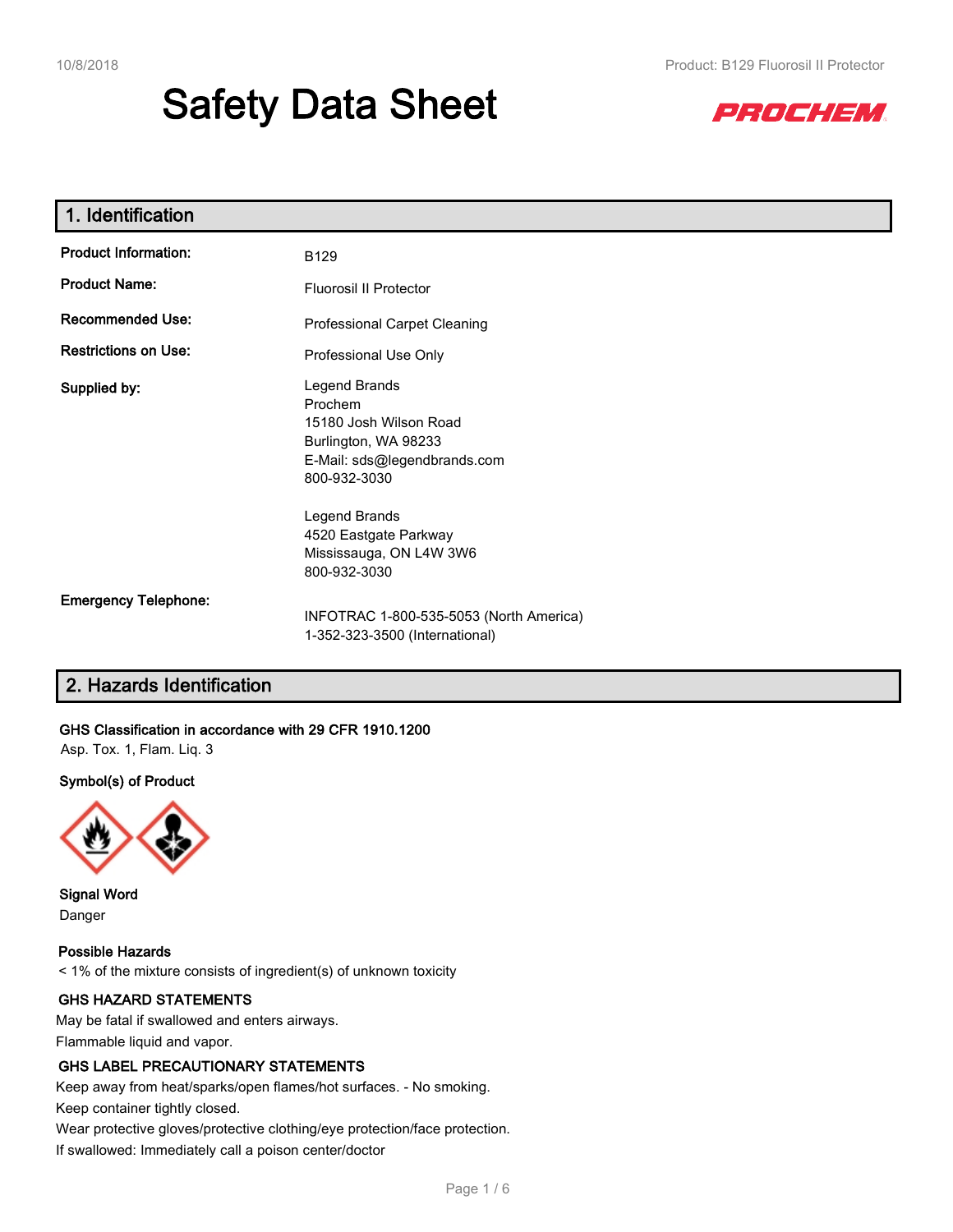If on skin (or hair): Take off immediately all contaminated clothing. Rinse skin with water/shower.

Do NOT induce vomiting.

In case of fire: Use CO2 dry chemical or foam to extinguish.

Store in a well-ventilated place. Keep cool.

Store locked up.

Dispose of contents in accordance with local/regional/national/international regulations

#### **GHS SDS PRECAUTIONARY STATEMENTS**

Ground/bond container and receiving equipment.

Use explosion-proof electrical/ventilating/lighting/equipment.

Use only non-sparking tools.

Take precautionary measures against static discharge.

# **3. Composition/Information on Ingredients**

| <b>Chemical Name</b>                       | CAS-No.    | Wt. %       |
|--------------------------------------------|------------|-------------|
| Naphtha, petroleum, hydrotreated heavy     | 64742-48-9 | 50-75       |
| Distillates, petroleum, hydrotreated light | 64742-47-8 | 25-50       |
| N-Butyl Acetate                            | 123-86-4   | $0.1 - 1.0$ |

The exact percentage (concentration) of composition has been withheld as a trade secret.

# **4. First-aid Measures**

**GENERAL ADVICE:** Call a physician if irritation develops or persists.

**FIRST AID - INHALATION:** Move to fresh air. If symptoms persist, call a physician. If not breathing, give artificial respirationImmediate medical attention is required.

**FIRST AID - SKIN CONTACT:** If skin irritation persists, call a physician. Wash off immediately with soap and plenty of water. Remove all contaminated clothes and shoes.

**FIRST AID - EYE CONTACT:** Rinse thoroughly with plenty of water for at least 15 minutes and consult a physician. Call a physician if irritation develops or persistsRemove contact lenses, if present.

**FIRST AID - INGESTION:** Do NOT induce vomiting. Never give anything by mouth to an unconscious person. Call a physician immediately. Gently wipe or rinse the inside of the mouth with water.

**SYMPTOMS:** See Section 2.2, Label Elements and/or Section 11, Toxicological effects.

**NOTES TO PHYSICIAN:** Treat symptomatically.

# **5. Fire-fighting Measures**

#### **EXTINGUISHING MEDIA**

**EXTINGUISHING MEDIA:** Water spray. Foam. Dry powder. Dry chemical. Alcohol-resistant foam. Use extinguishing measures that are appropriate to local circumstances and the surrounding environment. Carbon dioxide (CO2).

**UNSUITABLE EXTINGUISHING MEDIA:** High volume water jet.

**UNUSUAL FIRE AND EXPLOSION HAZARDS:** Flash back possible over considerable distance. Hazardous decomposition products formed under fire conditions.

**ADVICE FOR FIREFIGHTERS:** As in any fire, wear self-contained breathing apparatus pressure-demand, MSHA/NIOSH (approved or equivalent) and full protective gear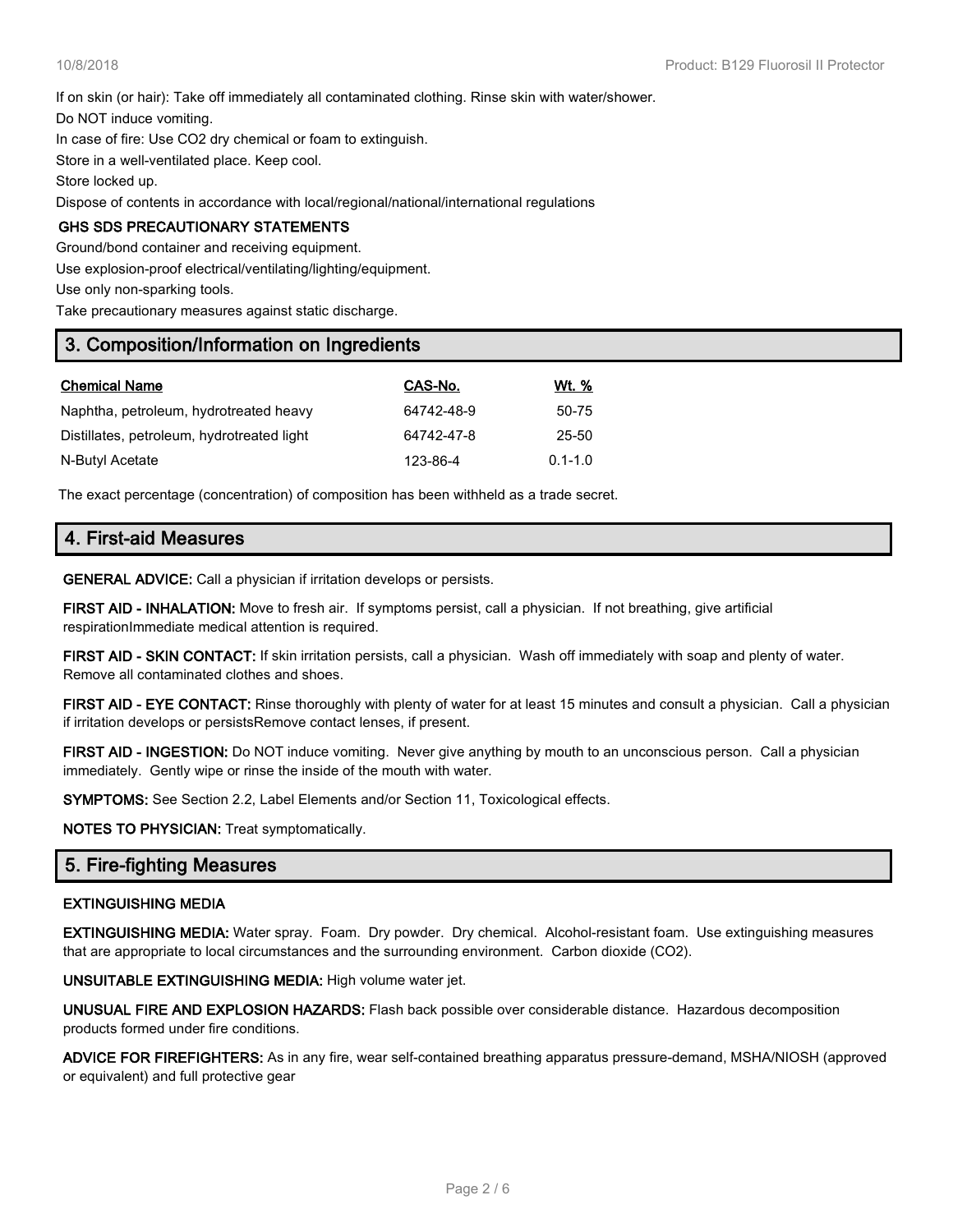#### **6. Accidental Release Measures**

**ADVICE FOR EMERGENCY RESPONDERS:** Avoid contact with skin, eyes and clothing. Ensure adequate ventilation, especially in confined areas. Do not breathe vapors or spray mist. Remove all sources of ignition. Use personal protection recommended in Section 8.

**ENVIRONMENTAL PRECAUTIONS:** Prevent further leakage or spillage if safe to do so. Do not allow material to contaminate ground water system. Prevent product from entering drains. See Section 12 for additional Ecological information.

**METHODS AND MATERIALS FOR CONTAINMENT AND CLEANUP:** Prevent further leakage or spillage if safe to do so. Pick up and transfer to properly labeled containers. Use personal protective equipment. Remove all sources of ignition

# **7. Handling and Storage**

**HANDLING:** Handle in accordance with good industrial hygiene and safety practice. Keep away from sources of ignition - No smoking

**STORAGE:** Keep containers tightly closed in a cool, well-ventilated place. Store in original container.

# **8. Exposure Controls/Personal Protection**

| Ingredients with Occupational Exposure Limits   |                      |                       |                     |                         |  |
|-------------------------------------------------|----------------------|-----------------------|---------------------|-------------------------|--|
| <b>Chemical Name</b>                            | <b>ACGIH TLV-TWA</b> | <b>ACGIH-TLV STEL</b> | <b>OSHA PEL-TWA</b> | <b>OSHA PEL-CEILING</b> |  |
| Naphtha, petroleum, hydrotreated heavy N.E.     |                      | N.E.                  | N.E.                | N.E.                    |  |
| Distillates, petroleum, hydrotreated light N.E. |                      | N.E.                  | N.E.                | N.E.                    |  |
| N-Butyl Acetate                                 | $50$ ppm             | $150$ ppm             | $150$ ppm           | N.E.                    |  |

**Further Advice: MEL = Maximum Exposure Limit OES = Occupational Exposure Standard SUP = Supplier's Recommendation Sk = Skin Sensitizer N.E. = Not Established**

#### **Personal Protection**

**RESPIRATORY PROTECTION:** In case of insufficient ventilation wear suitable respiratory equipment.

**SKIN PROTECTION:** Wear suitable protective clothing.

**EYE PROTECTION:** Safety glasses with side-shields.

**OTHER PROTECTIVE EQUIPMENT:** No Information

**HYGIENIC PRACTICES:** See section 7 for more information.

# **9. Physical and Chemical Properties**

| <b>Physical State:</b>                                                                                                                                                                                                                                                                                                                                          | Liguid                      |                               |                |
|-----------------------------------------------------------------------------------------------------------------------------------------------------------------------------------------------------------------------------------------------------------------------------------------------------------------------------------------------------------------|-----------------------------|-------------------------------|----------------|
| Appearance:                                                                                                                                                                                                                                                                                                                                                     | Clear                       | Color:                        | Light yellow   |
| Odor:                                                                                                                                                                                                                                                                                                                                                           | Floral/Solvent              | <b>Odor Threshold:</b>        | No Information |
| <b>Specific Gravity:</b>                                                                                                                                                                                                                                                                                                                                        | 0.770                       | pH:                           | Not applicable |
| Freeze Point, °C:                                                                                                                                                                                                                                                                                                                                               | No Information              | Viscosity:                    | No Information |
| <b>Solubility in Water:</b>                                                                                                                                                                                                                                                                                                                                     | Not soluble                 | <b>Partition Coefficient:</b> | No Information |
| Decomposition temperature, °C                                                                                                                                                                                                                                                                                                                                   | No Information              |                               |                |
| Boiling Point, °C:                                                                                                                                                                                                                                                                                                                                              | No Information              | <b>Explosive Limits, %:</b>   | No Information |
| Combustibility:                                                                                                                                                                                                                                                                                                                                                 | Does not Support Combustion | Flash Point, °C:              | 46             |
| <b>Evaporation Rate:</b>                                                                                                                                                                                                                                                                                                                                        | No Information Available    | Auto-Ignition Temperature, °C | No Information |
| <b>Vapor Density:</b>                                                                                                                                                                                                                                                                                                                                           | No Information              | Vapor Pressure, mmHg:         | No Information |
| $\mathcal{L}$ . $\mathcal{L}$ . $\mathcal{L}$ . $\mathcal{L}$ . $\mathcal{L}$ . $\mathcal{L}$ . $\mathcal{L}$ . $\mathcal{L}$ . $\mathcal{L}$ . $\mathcal{L}$ . $\mathcal{L}$ . $\mathcal{L}$ . $\mathcal{L}$ . $\mathcal{L}$ . $\mathcal{L}$ . $\mathcal{L}$ . $\mathcal{L}$ . $\mathcal{L}$ . $\mathcal{L}$ . $\mathcal{L}$ . $\mathcal{L}$ . $\mathcal{L}$ . |                             |                               |                |

**Volatile Organic Compounds (VOC):** 53.8%

# **10. Stability and Reactivity**

**REACTIVITY:** Stable under normal conditions.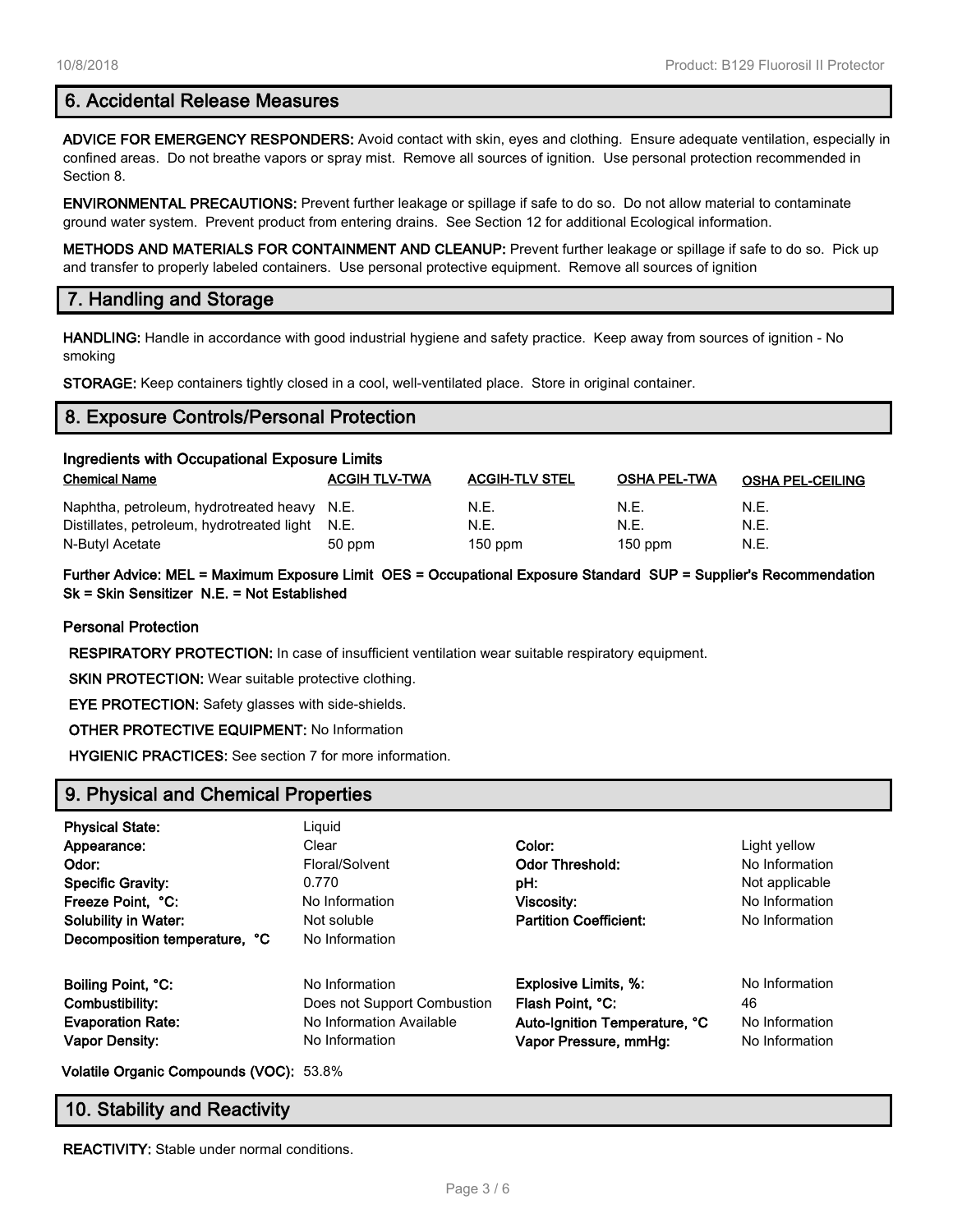**STABILITY:** Stable under recommended storage conditions.

**CONDITIONS TO AVOID:** Direct sources of heat. Strong oxidizing agents

**INCOMPATIBILITY:** No Information

**HAZARDOUS DECOMPOSITION PRODUCTS:** Carbon dioxide (CO2), carbon monoxide (CO), oxides of nitrogen (NOx), dense black smoke.

# **11. Toxicological Information**

**EFFECT OF OVEREXPOSURE - INHALATION:** No Information

**EFFECT OF OVEREXPOSURE - SKIN CONTACT:** MILD SKIN IRRITANT.

**EFFECT OF OVEREXPOSURE - EYE CONTACT:** No Information

**EFFECT OF OVEREXPOSURE - INGESTION:** No Information

**CARCINOGENICITY:** No Information

**PRIMARY ROUTE(S) OF ENTRY:** No Information

#### **Acute Toxicity Values**

**The acute effects of this product have not been tested. Data on individual components are tabulated below**

| CAS-No.    | <b>Chemical Name</b>                   | Oral LD50       | Dermal LD50                     | <b>Inhalation LC50</b> |
|------------|----------------------------------------|-----------------|---------------------------------|------------------------|
| 64742-48-9 | Naphtha, petroleum, hydrotreated heavy | >6000 mg/kg Rat | >3160 mg/kg Rabbit N.I.         |                        |
| 123-86-4   | N-Butyl Acetate                        | 10768 mg/kg Rat | >17600 mg/kg Rabbit 390 ppm Rat |                        |
|            |                                        |                 |                                 |                        |

N.I. = No Information

# **12. Ecological Information**

**ECOLOGICAL INFORMATION:** Discharge into the environment must be avoided.

#### **13. Disposal Information**

**DISPOSAL METHOD:** Disposal should be in accordance with applicable regional, national and local laws and regulations.

**STEPS TO BE TAKEN IN CASE MATERIAL IS RELEASED OR SPILLED:** Use personal protective equipment as required.

# **14. Transport Information**

#### **DOT**

| <b>Shipping Name:</b> | Not regulated                                                                                         |
|-----------------------|-------------------------------------------------------------------------------------------------------|
|                       | Note: According to 49 CRF $\S$ 173.150(f)(1), this material was reclassified as a combustible liquid. |
|                       | This provision does not apply to transportation by vessel or aircraft, except where other means of    |
|                       | transportation is impractical.                                                                        |
| <b>Hazard Class:</b>  |                                                                                                       |

#### **IMDG**

| <b>Proper Shipping Name:</b> Limited Quantity |                                                 |
|-----------------------------------------------|-------------------------------------------------|
|                                               | Flammable Liquid, N.O.S (Petroleum distillates) |
| <b>Hazard Class:</b>                          | З                                               |
| <b>UN Number:</b>                             | 1993                                            |
| Packing Group:                                | Ш                                               |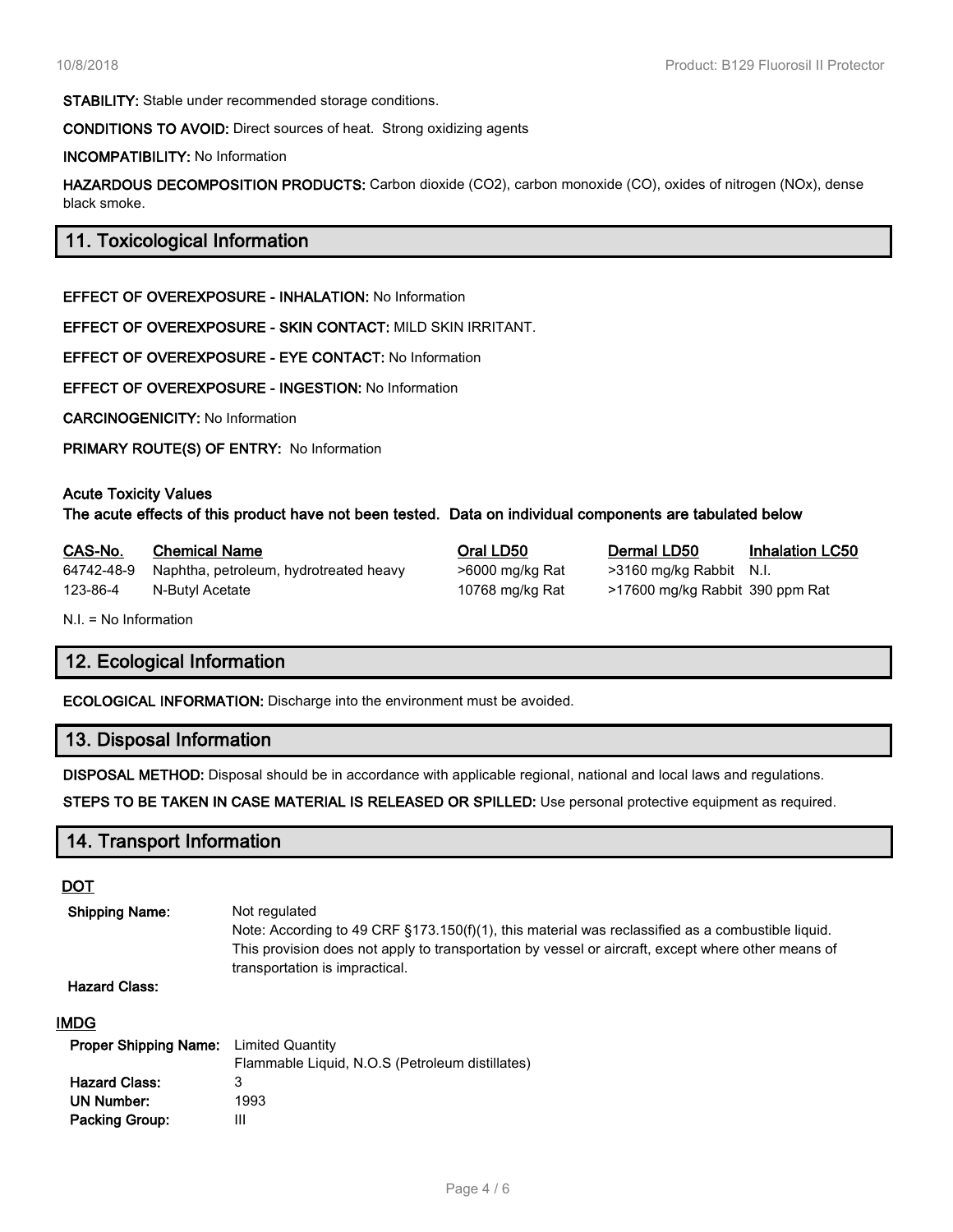**IATA** Air transport is not recommended.

# **15. Regulatory Information**

# **International Inventories:**

| <b>TSCA</b>          | Complies                                                                                         |
|----------------------|--------------------------------------------------------------------------------------------------|
| <b>DSL</b>           | Complies                                                                                         |
| <b>EINECS/ELINCS</b> |                                                                                                  |
| <b>ENCS</b>          |                                                                                                  |
| <b>IECSC</b>         |                                                                                                  |
| <b>KECI</b>          |                                                                                                  |
| <b>PICCS</b>         |                                                                                                  |
| <b>AICS</b>          |                                                                                                  |
| <b>NZIOC</b>         |                                                                                                  |
| <b>TSCA</b>          | United States Toxic Substances Control Act Section 8(b) Inventory                                |
| <b>DSL</b>           | Canadian Domestic Substances List                                                                |
| EINECS/ELINCS        | European Inventory of Existing Chemical Substances/European List of Notified Chemical Substances |
| <b>ENCS</b>          | Japan Existing and New Chemical Substances                                                       |
| <b>IECSC</b>         | China Inventory of Existing Chemical Substances                                                  |
| <b>KECL</b>          | Korean Existing and Evaluated Chemical Substances                                                |
| <b>PICCS</b>         | Philippines Inventory of Chemical Substances                                                     |
| <b>AICS</b>          | Australian Inventory of Chemical Substances                                                      |
| <b>NZIOC</b>         | New Zealand Inventory of Chemical Substances                                                     |

# **SARA SECTION 313:**

This product contains the following substances subject to the reporting requirements of Section 313 of Title III of the Superfund Amendment and Reauthorization Act of 1986 and 40 CFR part 372:

No Sara 313 components exist in this product.

#### **TOXIC SUBSTANCES CONTROL ACT:**

This product contains the following chemical substances subject to the reporting requirements of TSCA 12(B) if exported from the United States:

No TSCA components exist in this product.

#### **CALIFORNIA PROPOSITION 65 CARCINOGENS**

No Proposition 65 Carcinogens exist in this product.

# **CALIFORNIA PROPOSITION 65 REPRODUCTIVE TOXINS**

No Proposition 65 Reproductive Toxins exist in this product.